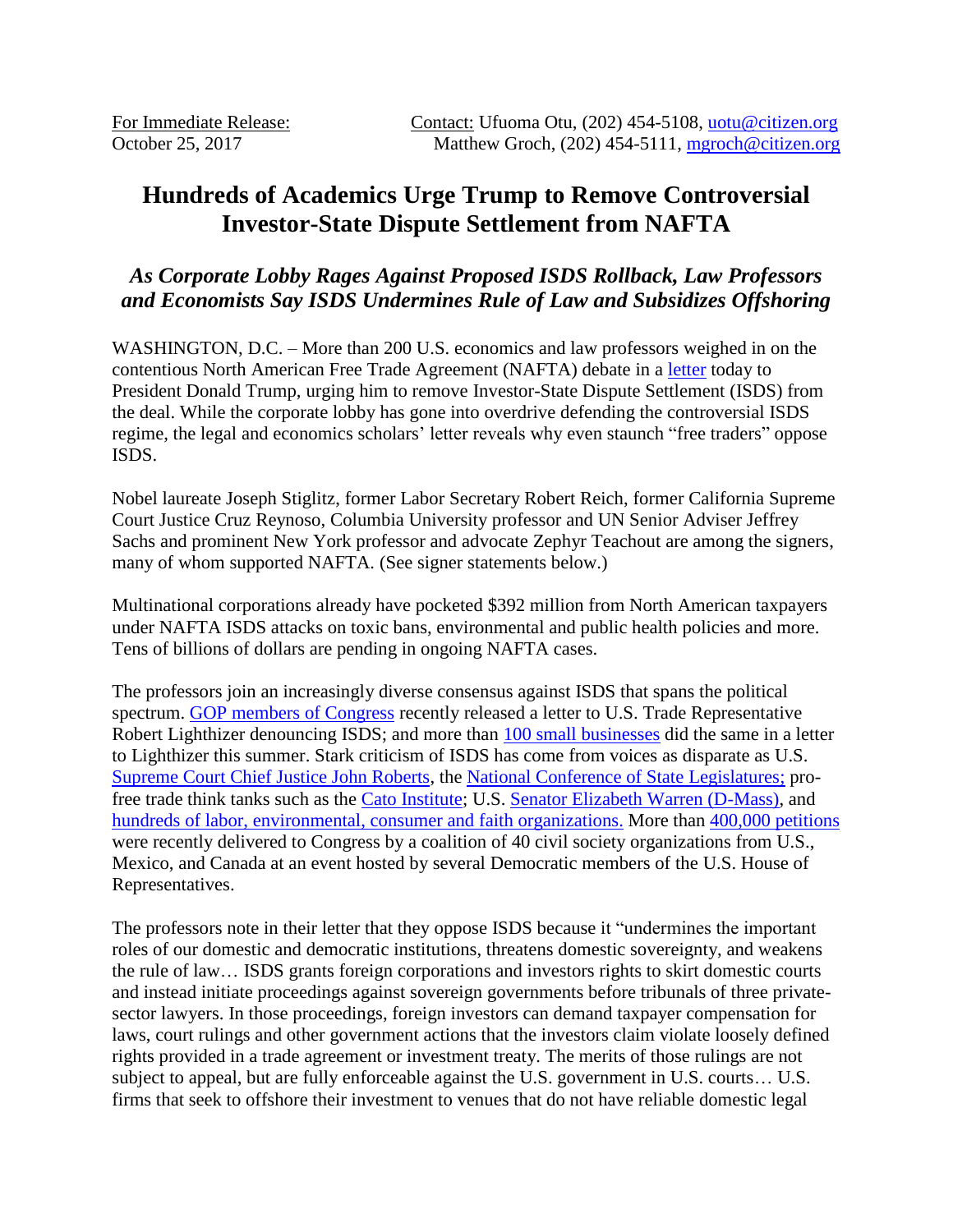systems can purchase risk insurance or look for safer jurisdictions; remaining issues can be addressed through state-state dispute resolution, as is the norm under all other areas of international economic law…. [E]xposing the U.S. Treasury and our legal system to ISDS liability also has the perverse effect of subsidizing offshoring to or investing in countries with riskier or less developed legal systems by lowering the risk premium of relocating investment there."

The letter specifically calls for the removal of ISDS from NAFTA — and demands a broader rejection of the corporate-rigged system. Signatories urged Trump to eliminate ISDS from other existing pacts and to abandon negotiations on deals that include ISDS, such as the Transatlantic Trade and Investment Partnership (TTIP) and a bilateral investment treaty with China.

## *[View the letter and full list of signers.](https://www.citizen.org/system/files/case_documents/isds-law-economics-professors-letter-oct-2017_2.pdf)*

## **What the signers are saying:**

## **Joseph Stiglitz, Nobel Prize-winning economist and professor, Columbia University:**

"People defending agreements like NAFTA tend to describe the workers who get hurt as collateral damage in a good war for free trade. Workers are not collateral damage but rather the target of agreements with investment terms at their core. With capital and technology moveable, the comparative advantage held by the U.S. and EU is rule of law, and investment agreements give away this advantage by providing better treatment than our robust domestic property rights regime for firms that relocate. Why would such terms be included? Because these are corporate agreements negotiated behind closed doors with corporate advisors inside and civil society locked out. The reality is not the perfectly working markets of text books but monopoly and monopsony with these agreements setting terms that privilege certain interests and hurt others. One interest – workers – have lost relative bargaining power under these terms."

## **Jeffrey Sachs, professor of economics, director of the Earth Institute, Columbia University:**

"We need trade agreements that protect worker rights and the environment. ISDS gravely threatens environmental protection and worker rights, and the rule of law more generally." **Jeffrey Sachs: [lsachs1@law.columbia.edu](mailto:lsachs1@law.columbia.edu)**

#### **Alan Morrison, associate dean, George Washington Law School:**

"The United States Constitution simply does not allow Congress to assign the duty to assess the legality under NAFTA of federal and state laws to the unreviewable discretion of three private individuals, instead of to our federal court system with full-time and unconflicted judges." **Alan Morrison: [abmorrison@law.gwu.edu](mailto:abmorrison@law.gwu.edu)**

## **Zephyr Teachout, associate professor of law, Fordham University:**

"In New York, we are proud of the organizing that led to our statewide ban on fracking, but democratic environmental victories like New York's fracking ban could be threatened by multinational companies challenging our laws via ISDS. Canada is facing a \$250 million ISDS claim under NAFTA because Quebec halted fracking while studying its environmental implications. A tribunal of three private lawyers has no business deciding whether taxpayers